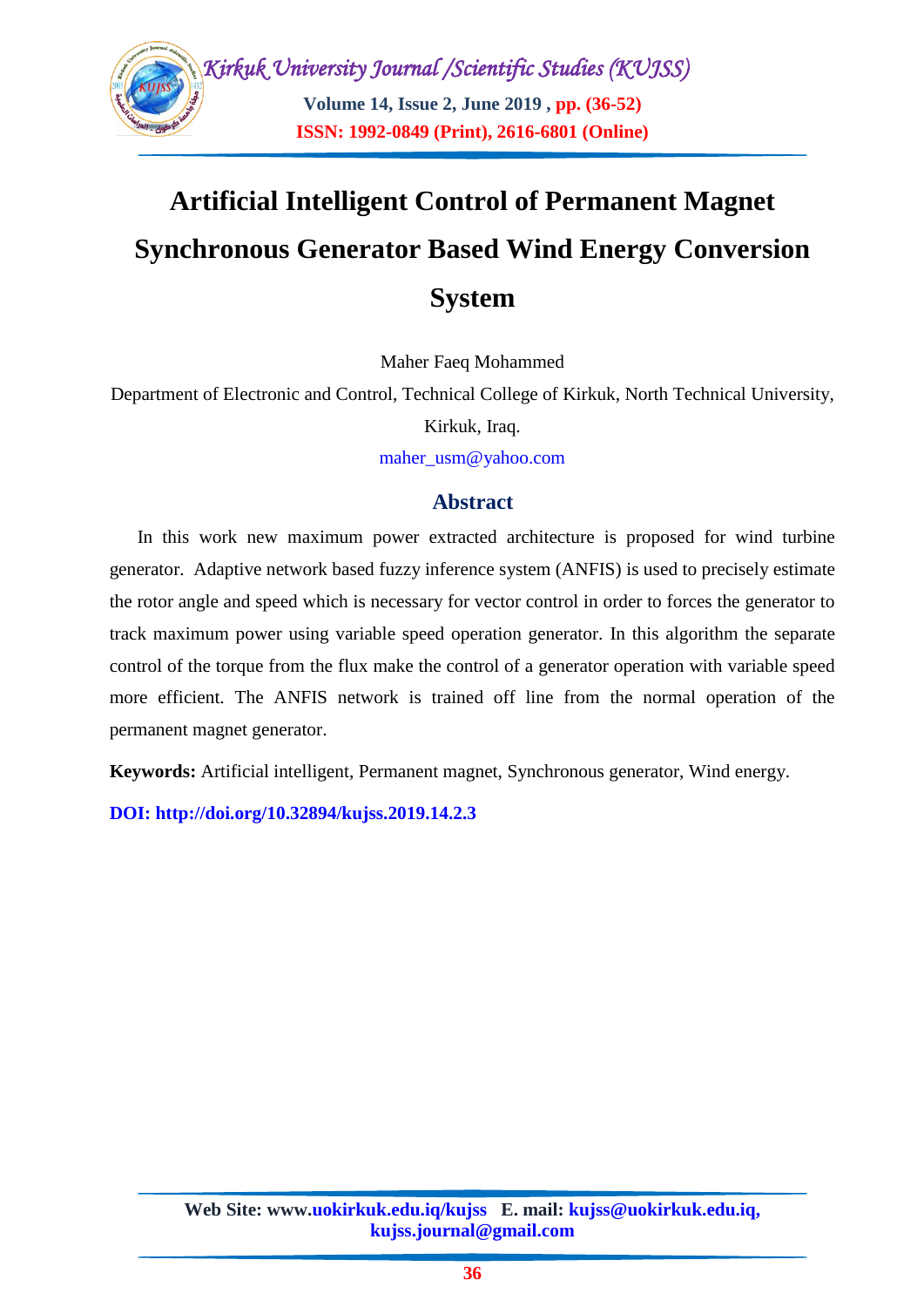

# **التحكم الذكي االصطناعي لمولد متزامن ذو مغناطيس دائم باالعتماد عمى تحويل طاقة الرياح**

ماهر فائق محمد

قسم الالكترونيك والسيطرة، الكلية التقنية كركوك، الجامعة التقنية الشمالية، كركوك، العراق. [maher\\_usm@yahoo.com](mailto:Alimoh2018@yahoo.com)

#### **الملخص**

في هذا العمل تم اقتراح معمارية جديدة الستخالص اعمى قدرة لمولدات توربينات الرياح. تم استخدام شبكة تحقيق ضبابية متكيفة لتخمين زاوية وسرعة الروتور بدقة عالية والذي هو ضروري لمسيطرة االتجاهية لجعل المولد يتتبع اعمى قدرة من السرعات المختلفة. في هذه الخوارزمية السيطرة المنفصلة للعزم عن الفيض المغناطيسي يجعل السيطرة على المولد يعمل بكفاءة عالية عند السرعات المختمفة. تم تدريب شبكة التحقيق الضبابية المتكيفة بصورة منفصمة من خالل االشتغال االعتيادي لمولد المغناطيس الدائم.

**الكممات الدالة:** الذكاء االصطناعي، المغناطيس الدائم، المولدات التزامنية، طاقة الرياح.

**DOI: http://doi.org/10.32894/kujss.2019.14.2.3**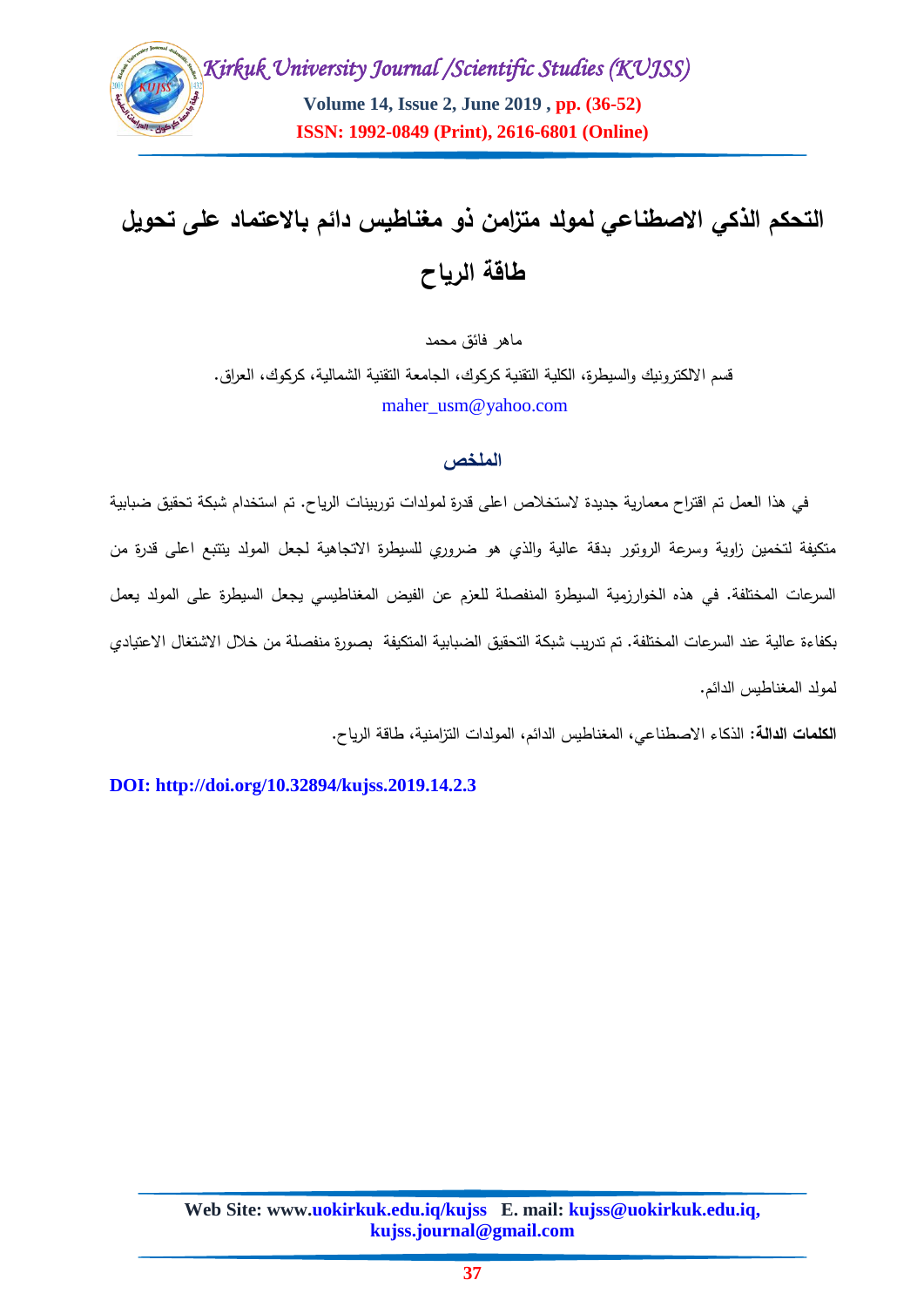**Volume 14, Issue 2, June 2019 , pp. (36-52) ISSN: 1992-0849 (Print), 2616-6801 (Online)**

## **1. Introduction:**

Wind energy power has obtained the most important interesting in the field of renewable energy. In some areas of Iraq it is possible to build small to medium wind energy farm with a good economic feasibility. It is wel1 known that wind energy is fluctuating over time. So that the stable and efficient use of this energy is still an open challenge for the engineers. Traditionally in the past induction generators have been used in variable speed wind power generation, but after the huge development in the permanent magnet technology, the permanent magnet synchronous generators is sweep the wind power generation markets as a results of the high efficiency of this machines. To obtain maximum power from wind turbine at variable wind speed and to reduce the effect of the flicker problem the generator must be operated at variable speed by correct adjusting the shaft speed [1,2]. The variable-speed wind turbine generation system can be operated at maximum power operating points over a wide speed range by optimally controlling the shaft speed. Traditionally vector control was used to extract maximum power for different wind speed. This algorithm proved effective performance except for one flaw it needs to know the rotor position and velocity accurately.

The precise knowledge of rotor position and speed also still an open problem for the engineering. Generally two methods were used in the past, the first method by using speed and position sensor. It is obvious that this method results in to many problems such as increased in cost and complexity [4]. The second method is using estimation algorithms. References [3-5] exp1ain the important types of these approaches based on motional EMF, Flux linkage variation and kalman filter. However all of these methods depend largely on the mathematical model of the generator. In addition some of these methods suffer from others problem, for example the performance of motional EMF is largely deterioration at low speeds. Also it is very hard to develop an accurate mathematical model for PMSG due to distortion in rotor flux distribution this situation make the performance of kalman filter and flux linkage variation inefficient. In this work, an enhance neural-fuzzy inference system (ANFIS) is proposed for rotor position and speed estimation. After off-line training this adaptive network will be able to estimate the state variable very accurately. To perform this task two networks are used one for  $(\alpha)$  circuit and the other for (β) circuit because the Mat lap limitation for one output only to train (ANFIS) network. The input- output set data for training is obtained from norma1 operation of permanent magnet synchronous generator.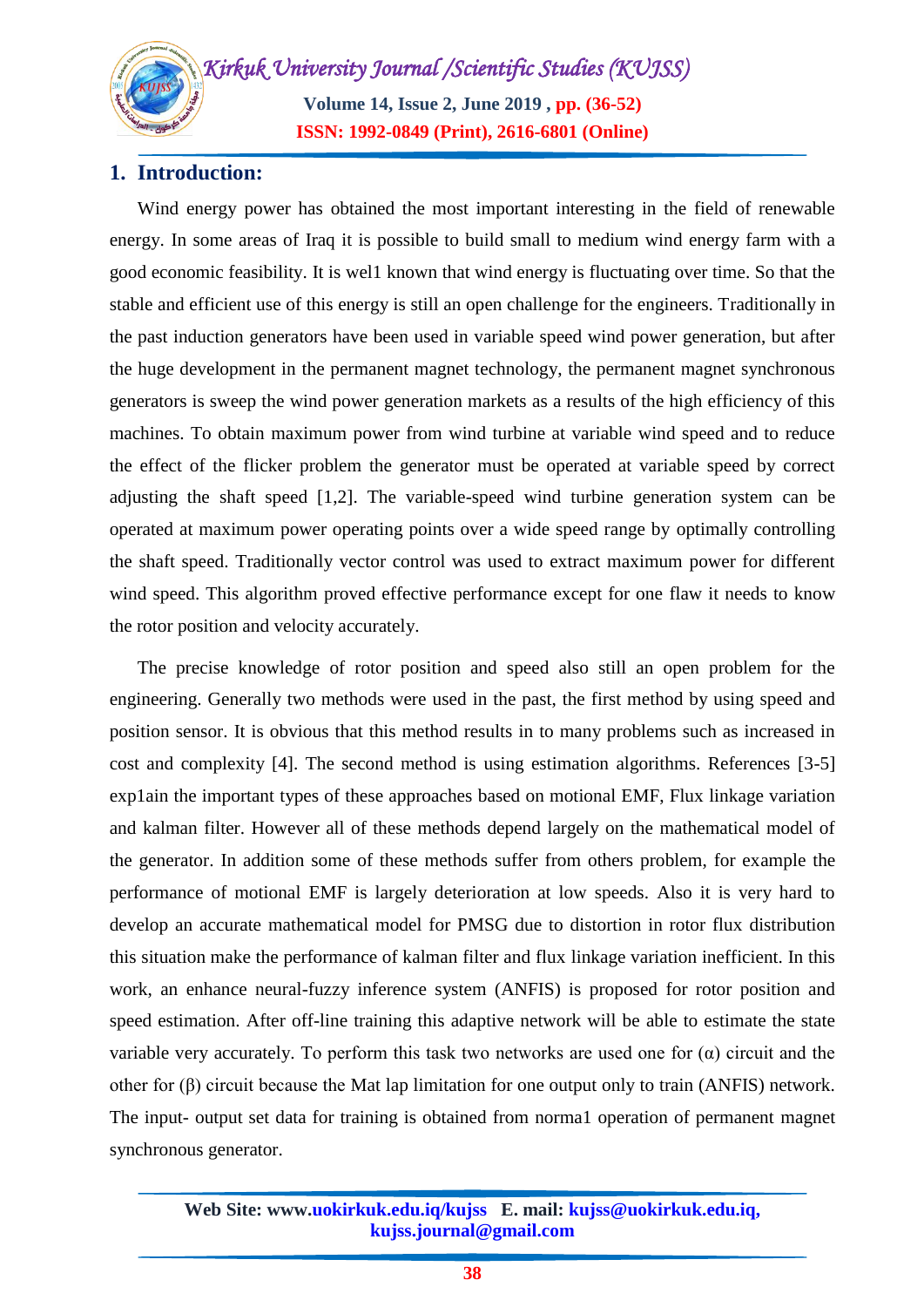

## **2. Modeling and Analysis of Wind Turbine:**

For a variable speed wind turbine the output mechanical power available from a wind turbine can be expressed as

$$
P_m = \frac{1}{2} \rho A C_p (\lambda, \beta) V_{\omega}^3
$$
 (1)

Where  $\rho$  and A are air density and the area swept by blades, respectively.  $V_{\omega}$  is the wind velocity ( $m/s$ ), and  $C_p$  is called the power coefficient, and is given as a nonlinear function of the tip speed ratio (TSR)  $\lambda$  as:

$$
\lambda = \frac{\omega_r r}{V_o} \tag{2}
$$

Where r is the wind turbine blade radius,  $\omega_r$  is the turbine speed. Cp is a function of the TSR λ and the blade pitch angle β, and is general defined with:

$$
C_{P} = 0.73(\frac{151}{\lambda_{i}} - 0.58\beta - 0.002\beta^{2.14} - 13.2)e^{-\frac{18.4}{\lambda_{i}}}
$$
  

$$
\lambda_{i} = \frac{1}{\frac{1}{\lambda - 0.02\beta} - \frac{0.003}{\beta^{3} + 1}}
$$
 (3)

By using equation (3), the relation between typical C<sub>P</sub> and  $\lambda$  curve is shown in Fig. 1 [5]. In a wind turbine, there is an optimum value of tip speed ratio  $\lambda_{opt}$  that 1eads to maximum power coefficient  $C_{pmax}$ , the control objective of the maximum power extraction is arrived [6],[7]. From  $(1)$  and  $(2)$ , we get

$$
P_{\text{max}} = \frac{1}{3\lambda_{opt}^3} \pi \rho C_{p \text{max}} r^2 \omega_{opt}^3 \tag{4}
$$

This equation shows the relationship between the turbine power and turbine speed at maximum power output. When regulating the system under the specification of maximum power output, it must be taken into account that turbine power must never be higher than generator rated power. Once generator rated power is reached at rated wind velocity, output power must be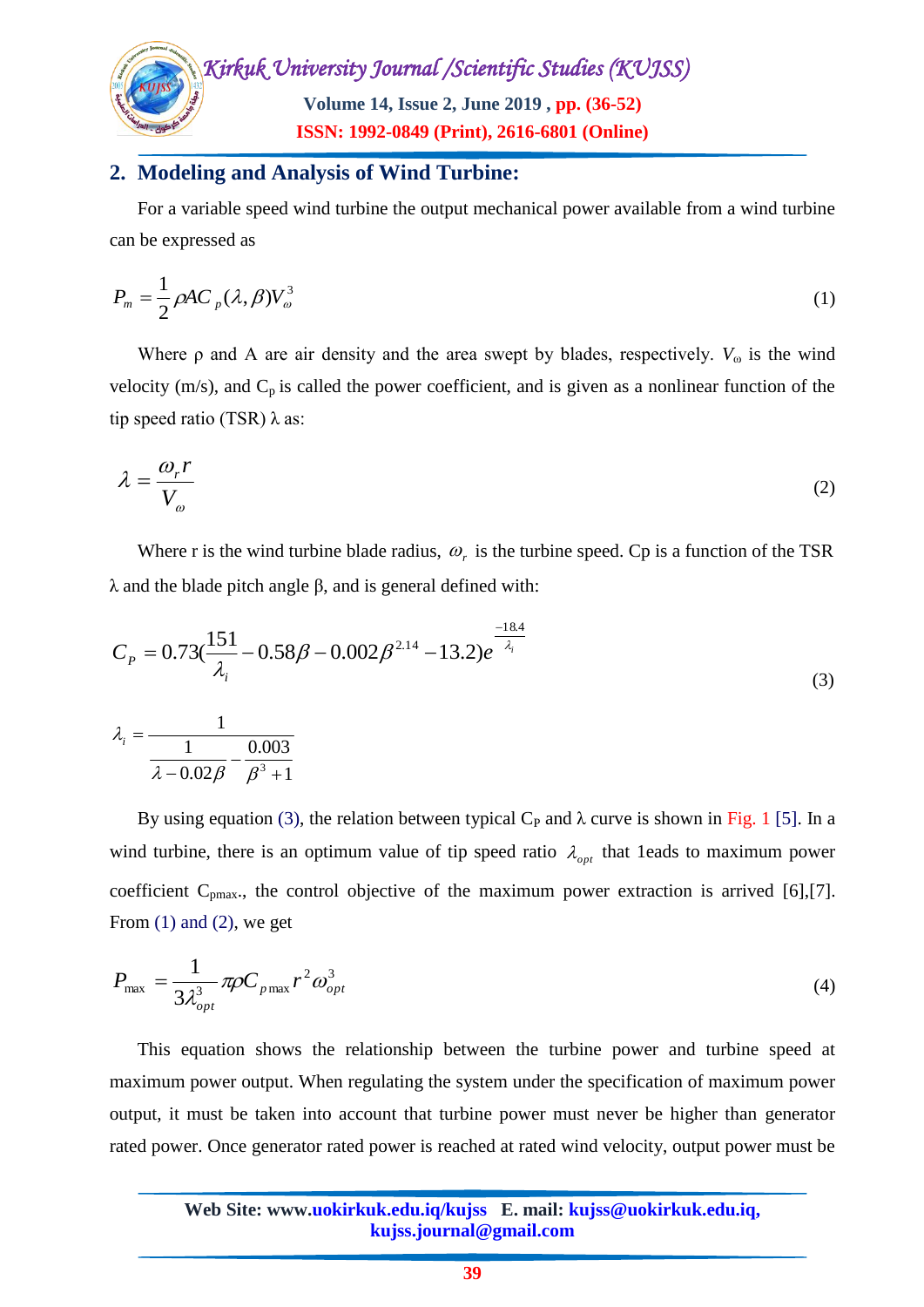

limited. To get maximum power out of the wind we need to have a wind turbine that allows the change in rotor speed to reach optimal aerodynamic conditions. As every optimal  $C_{\text{Partial}}$  has one optimal value of tip speed ratio  $\lambda$  therefore we have to control our tip-speed according to the wind speed. This task is well known as Maximum Power Point Tracking (MPPT). To achieve an MPPT, the PMSG is required to be operated at an optimal tip speed ratio, as showen in Fig. 2. The tip speed ratio determines the PMSG rotor speed set point for a given wind speed [5].



**Fig. 1:** Tip speed ratio TSR curve.

## **3. Control Algorithm:**

To achieve maximum wind power tracking with minimum current, we need to changes the generator rotor speed set point according to the wind speed. After off line training the ANFS using a set of input-output data obtained from normal generator operation, it is used to estimate the rotor angle and speed. The difference between the estimated rotor speed with actua1 rotor speed is feed to the speed PI controller. The output of this speed controller give the q-axis stator current which is responsible to producing electrical torque in the permanent magnet. From Fig. 2 wind speed should be sensed in order to generate rotor reference speed  $(\omega_r^*)$  for maximum power tracking from wind speed and the optimum tip speed ratio. To calculate rotor speed error  $\omega_{er}(n)$  at the nth sampling instant:

$$
\omega_{\rm er}(n) = \omega_{\rm r}^*(n) - \widehat{\omega}_{\rm r}(n) \tag{5}
$$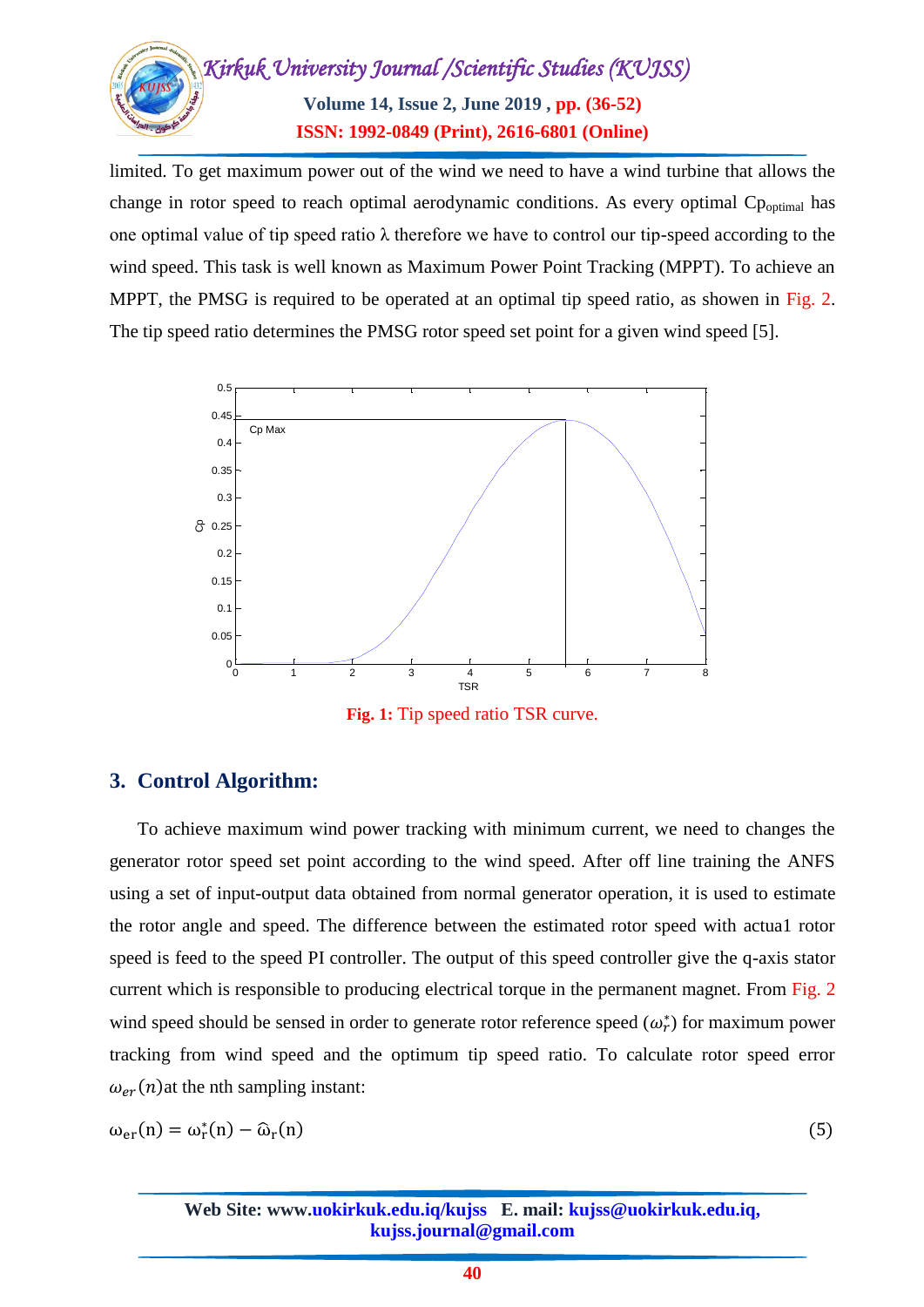**Volume 14, Issue 2, June 2019 , pp. (36-52) ISSN: 1992-0849 (Print), 2616-6801 (Online)**



**Fig. 2:** Generator side control diagram.

At the nth sampling instant the output of controller gives the reference for the q-axis stator current $(I_{as}^*(n))$  as:

$$
I_{qs}^{*} = I_{qs}(n-1) + K_{p}(\omega_{er}(n) - \omega_{er}(n-1)) + K_{i}\omega(n)
$$
\n(6)

Where  $K_p$  and  $K_i$  are the proportional gain and integral gain respectively.

#### **4. Modeling of PMSG in Stationary Reference Frame:**

The general electrical machine theory state that, in stationary reference frame the back electromotive force depends on the rotor position. So that we use this frame in this work for modeling PMSG [6] as given below:

$$
V_{\alpha} = -R_s i_{\alpha} - L_s \frac{di_{\alpha}}{dt} + E_{\alpha} \tag{7}
$$

$$
V_{\beta} = -R_{s}i_{\beta} - L_{s}\frac{di_{\beta}}{dt} + E_{\beta}
$$
\n(8)

Where *Vαβ* are stator terminal voltages, *Rs* is stator resistance, *Ls* is stator inductance, *iαβ* are output currents and *Eap* are back-emf.'s which can be given as: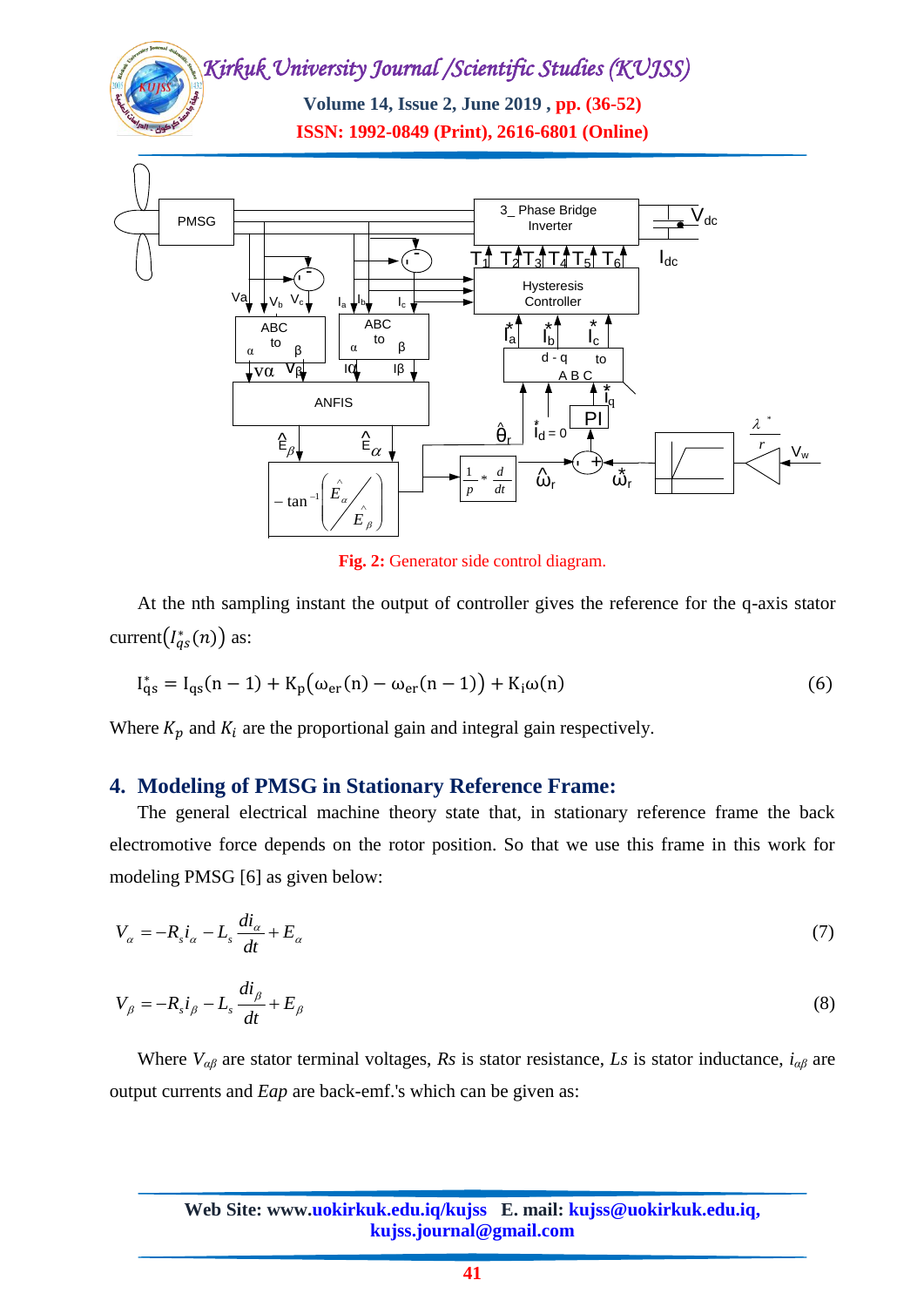

$$
E_{\alpha\beta} = \begin{bmatrix} E_{\alpha} \\ E_{\beta} \end{bmatrix} = \omega_r \lambda_m \begin{bmatrix} -\sin(\theta_r) \\ \cos(\theta_r) \end{bmatrix}
$$
 (9)

Here  $\omega_r$ , $\theta_r$  and  $\lambda m$  are rotor speed, rotor position and magnetic flux linkage respectively. The details of machine equations are given in reference [6] and [12].

And finally the mechanical equations for the rotor speed and position is:

$$
\frac{d\omega_r}{dt} = \frac{1}{j}(T_e - B\omega_r - T_m) \tag{10}
$$

$$
\frac{d\theta}{dt} = \omega_r \tag{11}
$$

Where:

Figure 1<br>
or speed, rotor positi<br>
are given in reference<br>
quations for the rotor<br>
que (*N*. *m*)<br>
de estimation of **F**<br>
alties for estimating<br>
also give us the inference<br>
on of permanent manner<br>
t data, another netwo<br>
of t  $\omega_r$  = rotor speed  $\left(\frac{rad}{\sec}\right)$  $T_e =$  electromagnetic torque (N.m) *J* = rotor interia (Kg.  $m^2$ )  $B = \text{viscous damping } (N.m.s)$  $\theta$  = rotor angle (rad)  $T_m$  = mechinal input torque (N.m)

## **5. Speed and rotor angle estimation of PMSG:**

To overcome the difficulties for estimating the accurate value of back-emf from the mathematical model which is also give us the information about the rotor position and speed, an adaptive neural-Fuzzy inferred system is trained off line by using a set of input- output data obtained from normal operation of permanent magnet generator [7]. This data are the  $V_a$  and  $i_a$ as input data and  $E_a$  as output data, another network is used for  $\beta$  circuit. This data is taken from a wide speed range operation of the generator, then according to The back emf equation.

$$
\hat{E}_{\alpha\beta} = \begin{bmatrix} \hat{E}_{\alpha} \\ \hat{E}_{\beta} \end{bmatrix} = \hat{\omega}_r \lambda_m \begin{bmatrix} -\sin(\hat{\theta}_r) \\ \cos(\hat{\theta}_r) \end{bmatrix}
$$
\n(12)

The rotor position and speed can be calculated using the estimated value of back e.m.f.'s as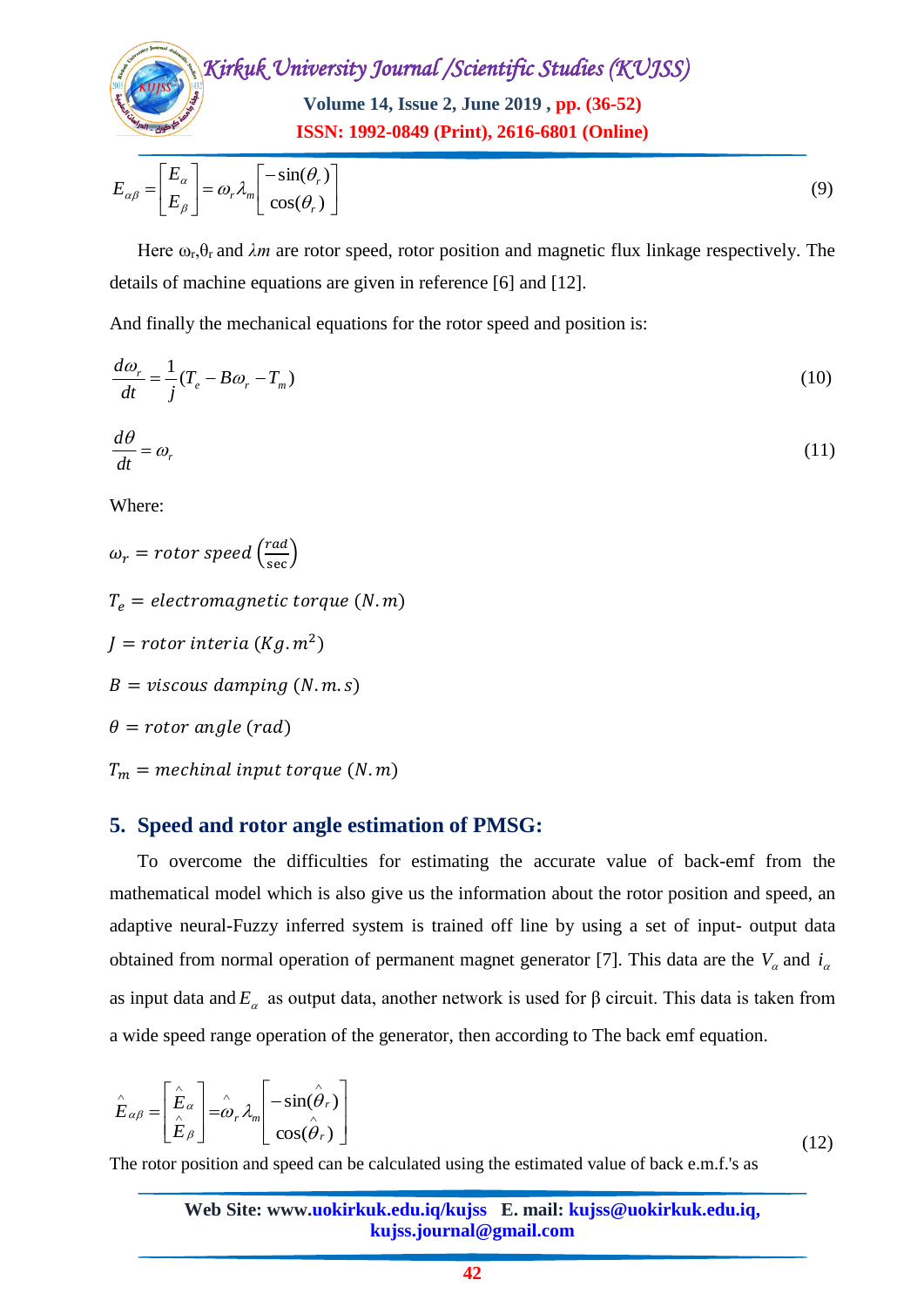**Volume 14, Issue 2, June 2019 , pp. (36-52) ISSN: 1992-0849 (Print), 2616-6801 (Online)**

$$
\hat{\theta}_r = -\tan^{-1}\left(\frac{\hat{E}_\alpha}{\hat{E}_\beta}\right) \tag{13}
$$

$$
\hat{\omega}_r = \frac{1}{p} \frac{d\theta_r}{dt}
$$
 where p is the number of poles pair (14)

## **6. ANFIS Architecture for Speed and Position Estimation:**

As shown in Fig. 3 ANFIS using Takagi-Sugeno-Kang (TSK) inferring method having 4 : 2: 2 : 2 : 1 structure with two inputs (currents  $i_{\alpha}$  and voltage  $v_{\alpha}$  and one outputs (estimated back e.m.f.'s  $\hat{E}_{\alpha}$ ) another similar network used to estimate  $E_{\beta}$ . The data used by ANFIS to identify PMSG is obtained from normal operation of the generator, then from equation (13) and (14) speed and position are calculated.



**Fig. 3:** ANFIS architecture for e.m.f.  $\hat{E}_{\alpha}$  estimation.

**Layer 1:** every node *i* perform fuzzyfication function [9],

$$
0_{1,i} = \mu_{Ai}((I_{(\alpha)}) \quad \text{for } i=1,2
$$

 $\wedge$ 

$$
0_{2,i} = \mu_{\text{Bi}}(V_{(\alpha)}) \qquad \text{for } i=1,2
$$
 (15)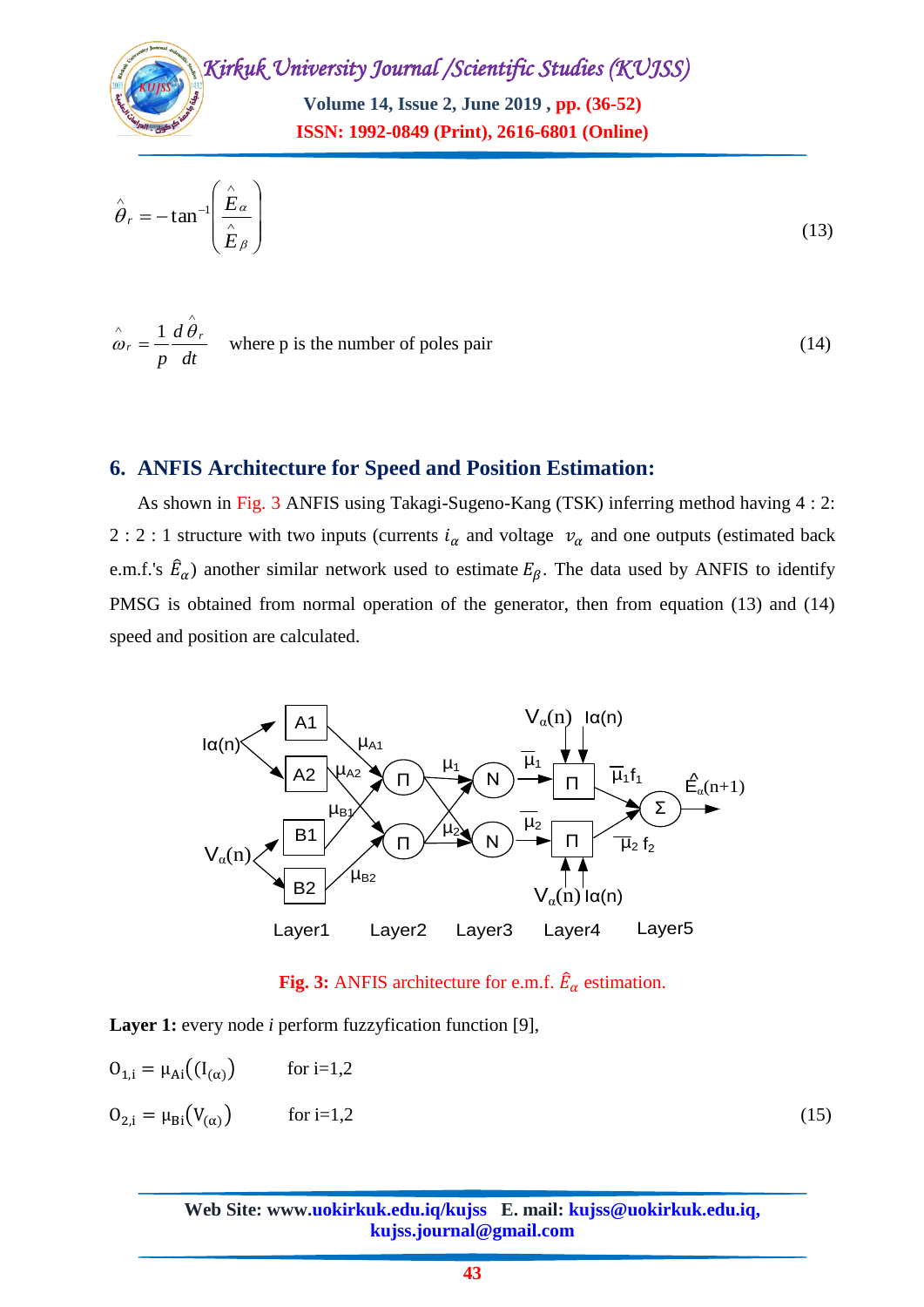

Where  $A_i$  and  $B_i$  is a fuzzy functions associated with this node. In this work a generalized bell function is used as a membership function given by equation [11]:

$$
\mu_{A}(x) = \left[1/(1 + \left|\frac{x - c_{i}}{a_{i}}\right|^{2b_{i}})\right]
$$
(16)

Where the value of parameters (ai, bi, ci) is the parameter set. These parameters are the target of the training process to obtain optimal form of the membership functions for fuzzy set A. Parameters in this layer are referred to as premise parameters.

Layer 2: In this layer the node simply multiplies the incoming input signal and forwards it to next layer .

$$
\mu_i = \mu_{Ai}(X_{\alpha}). \mu_{Bi}(X_{\beta}) \qquad i=1,2,3
$$
\n(17)

**Layer 3:** Every node in this layer is represented as circle. This layer calculates the normalized firing strength of each rule as given below:

$$
\bar{\mu}_i = \frac{\mu_i}{\mu_1 + \mu_2 + \mu_3} \tag{18}
$$

**Layer 4:** Every node in this layer is a function:

$$
0_i = \overline{\mu}_i \overline{f}_i = \overline{\mu}_i (p_i I_\alpha + q_i V_\alpha + r_i) \qquad i = 1,2 \qquad (19)
$$

This equation is the order 1 sugeno linear equation where  $\bar{\mu}_i$  is a normalized firing strength from layer 3 and {*pi ,qi , ri*} are the parameters set of this node. Also these parameters are the target of training algorithm to obtain optimal performance. These parameters are referred to as consequent parameters.

**Layer 5:** This layer is also called output layer which computes the output as given below:

$$
\widehat{\mathbf{E}}_{\alpha} = \overline{\mu}_1 \cdot \mathbf{f}_1 + \overline{\mu}_2 \cdot \mathbf{f}_2 \tag{20}
$$

The training process goes through two stage, known as precondition parameter tuning and consequent parameter tuning. Where the target is to minimize the error defined as: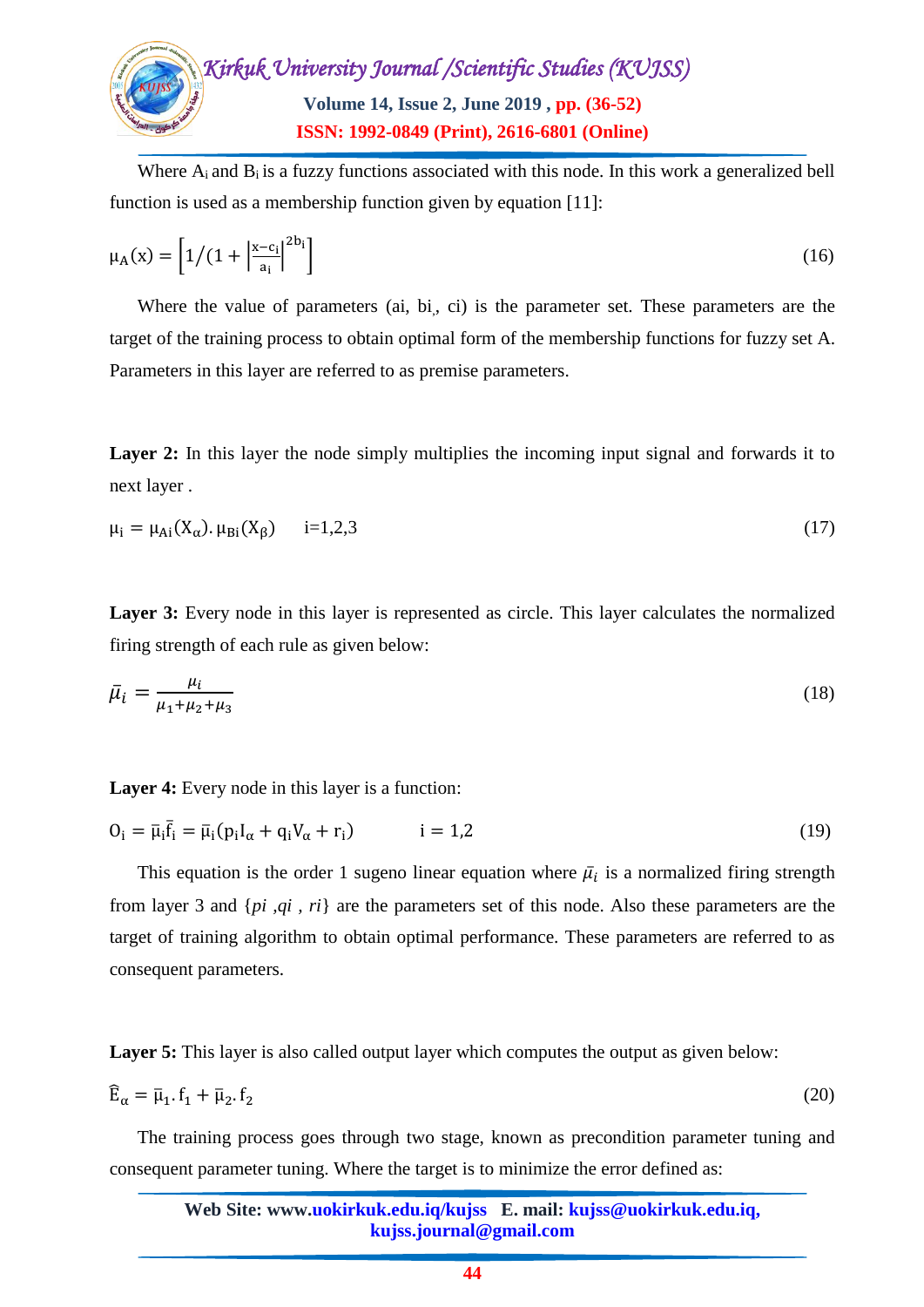

$$
\xi_{\alpha}^2 = \left(E_{\alpha} - \hat{E}_{\alpha}\right)^2\tag{21}
$$

Where  $E_{\alpha}$  is the actual back emf obtained from normal generator operation.

To minimize the error  $\xi_{\alpha\beta}^2$  by gradient descent method, the change in each precondition parameter must be proportional to the rate of change of the error w.r.t. that preconditions parameter, i.e.

$$
\Delta a_{Ai} = -\eta \frac{\partial \xi_{\alpha}^2}{\partial a_{Ai}} \qquad i = 1,2,3 \tag{22}
$$

Where  $\eta$  is the constant defined as the learning rate. Therefore, the new value of the consequent parameter is given as:

$$
a_{Ai}(n + 1) = a_{Ai}(n) + \Delta a_{Ai} \qquad i = 1,2,3
$$
  
Similarly 
$$
b_{Ai}(n + 1) = b_{Ai}(n) + \Delta b_{Ai} \qquad i = 1,2,3
$$
 (23)

Similarly, the same procedure for consequent parameter performed on the β equations.

#### **7. Simulation Results and Discussion:**

The overall wind energy system is simulated in MATLAB/Simulink version R20014 environment using PMSG model and other necessary components from *SimPowerSystem*  blockset as shown in Fig.4 with a generator rating as given in appendix A. The simulation study performs in two step training and estimation step and maximum power tracking step.

#### **7.1 Training and estimation:**

The first step for training is operating the generator at a wide speed range to get a set of input- output data (Vα, Iα as an input Eα output data for α circuit and Vβ, Iβ as input Eβ output for β circuit) for the ANFIS network to trained off line. To test the networks performance to estimate rotor speed and angular position the system is connected as in Fig. 2 with a random trapezoidal wind velocity profile as shown in Fig. 5. Fig. 6 represents the mechanical torque input to the generator. The Actual and estimated rotor speed is shown in Fig.7 and actual and estimated rotor angle shown in Fig.  $8$  in this figure the time range have been reduce to 0.2 sec for the clarity. It was observed from the result the high accuracy estimation of the ANFIS network. Finally Fig. 9 shows the generator phase voltage.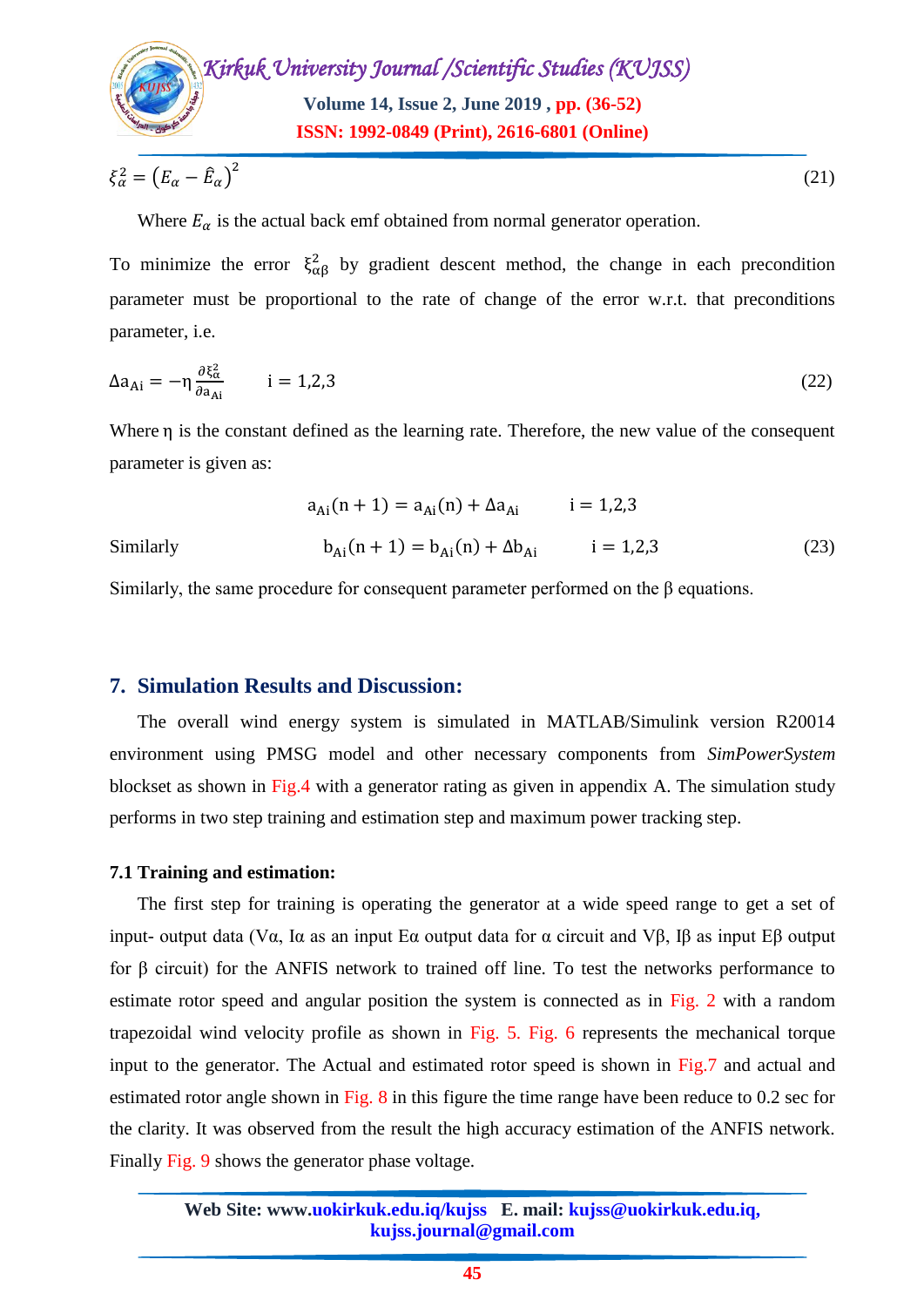**Volume 14, Issue 2, June 2019 , pp. (36-52) ISSN: 1992-0849 (Print), 2616-6801 (Online)**



## **Fig. 4:** Overal wind energy system in Matlab Simulink.







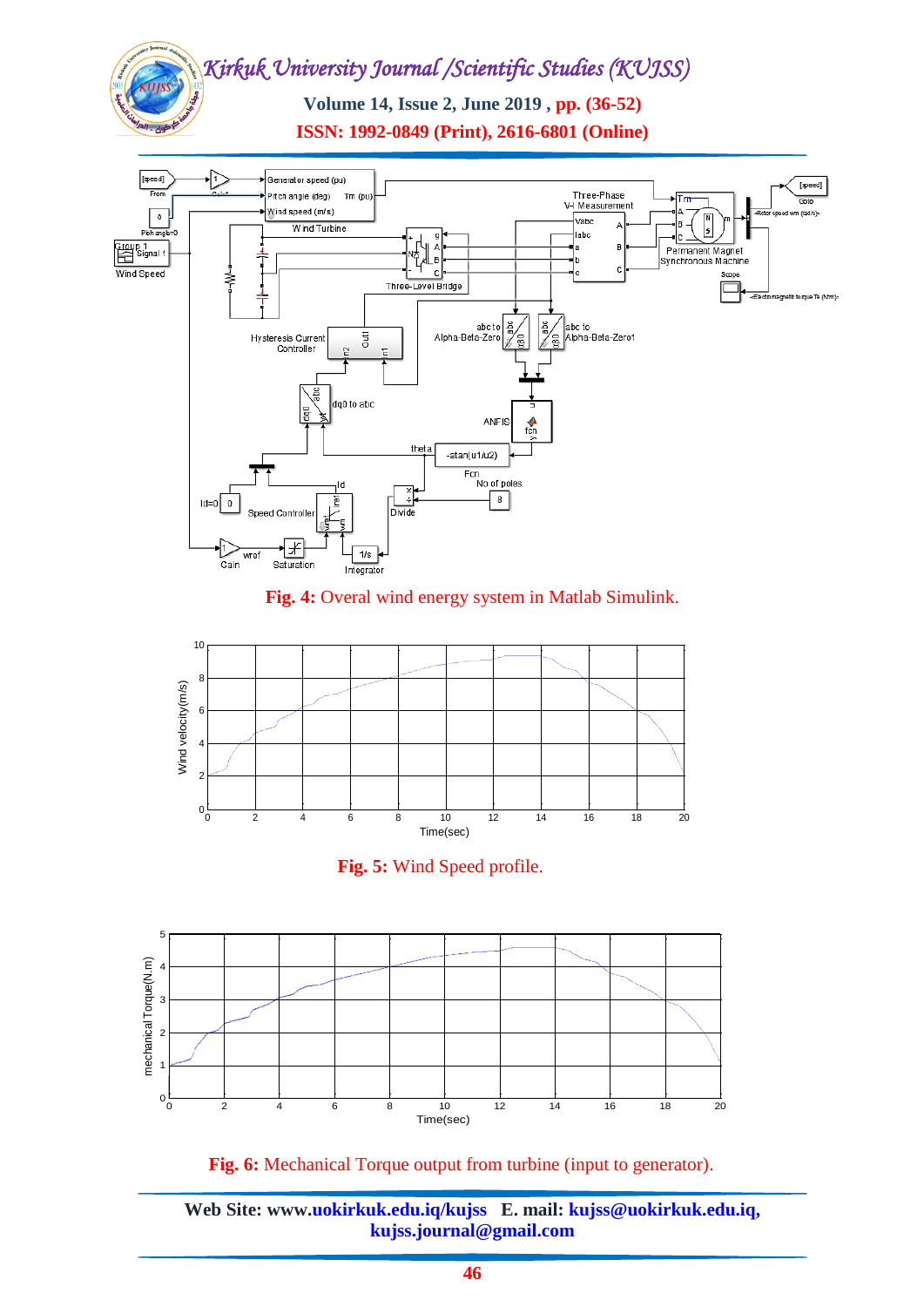







**Fig. 8:** Actual and estimated rotor angle.



**Fig. 9:** Generated phase A voltage.

## **7.2 Maximum Power Tracking:**

As shown in Fig. 2 and according to the equations (2) and (4) the optimal rotational speed  $\omega_{\text{opt}}$  of the wind turbine rotor for a given wind speed can be used to obtain the maximum output turbine power. From equation (2) we can regulates the rotational speed of the generator in order to maintaim the  $\lambda$  at optimal value at which power is maximum as illustrated in Fig. 1. The wind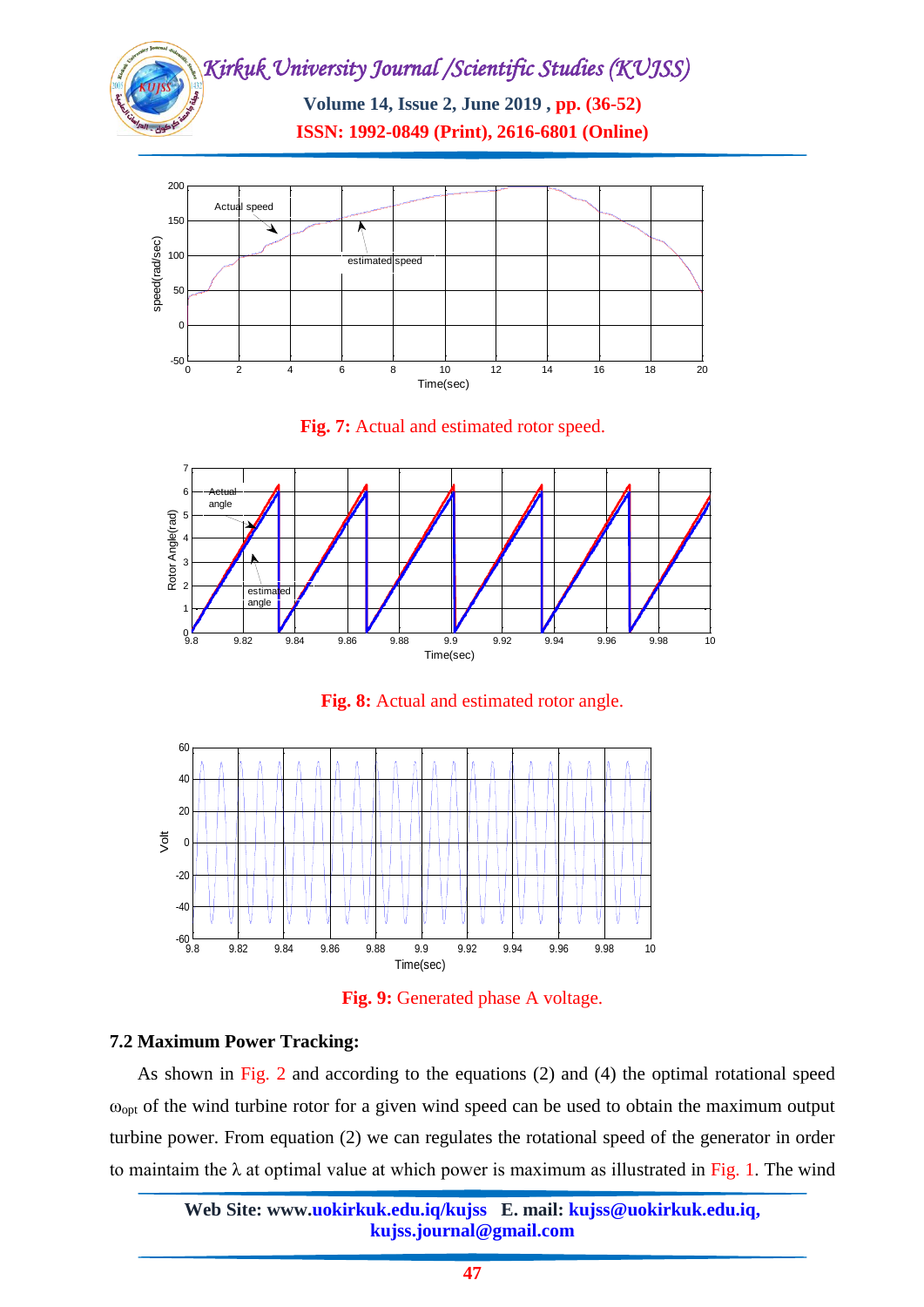

speed variation profile is assumed highly random trapezodial variation. Fig. 10 shows the verification of maximum power tracking control. The wind speed profiles of maximum power tracking control Pw and the dynamic difference between the turbine power  $P_m$  and generator power P<sup>e</sup> due to the system inertia and friction are also shown in Fig. 9.



**Fig. 10:** Fast power variation tracking control signal of wind profile.

## **8. Expermimental Results:**

The experimental works are carred out on 2.5KW permanent magnet synchronous generator. The varying speed PM motor drive is used to emulate the dynamic of wind turbine to drive the PMSG directly. And finally the AC power generated PMSG is converted to DC power using three phase rectifier with resistive load. Fig. 11 Shows the experimental setup that was used to validate the proposed algorithm.

The digital signal processor dsPIC30F6010a from Microchip Company are used to control the overall system which has a powerful peripherals specifically designed for motor control (motor control PWM and high speed ADC). ANFIS are implemented as a lookup table in the microprocessor after off line traning. The PMSM motor is driven by a pulse width modulated inverter. First the drive speed control loop was measured using a 1024 pulse encoder. The actual and estimated rotor speed as shown in Fig. 12 and Fig.13 respectively are measured using Data monitor and control interface (DMCI) provide with MPLAB software also from Microchip Company which can plot any code variable. This software allows the user to vary the program variable very easy (in our work we use the slider to vary the speed of the motor (turbine) when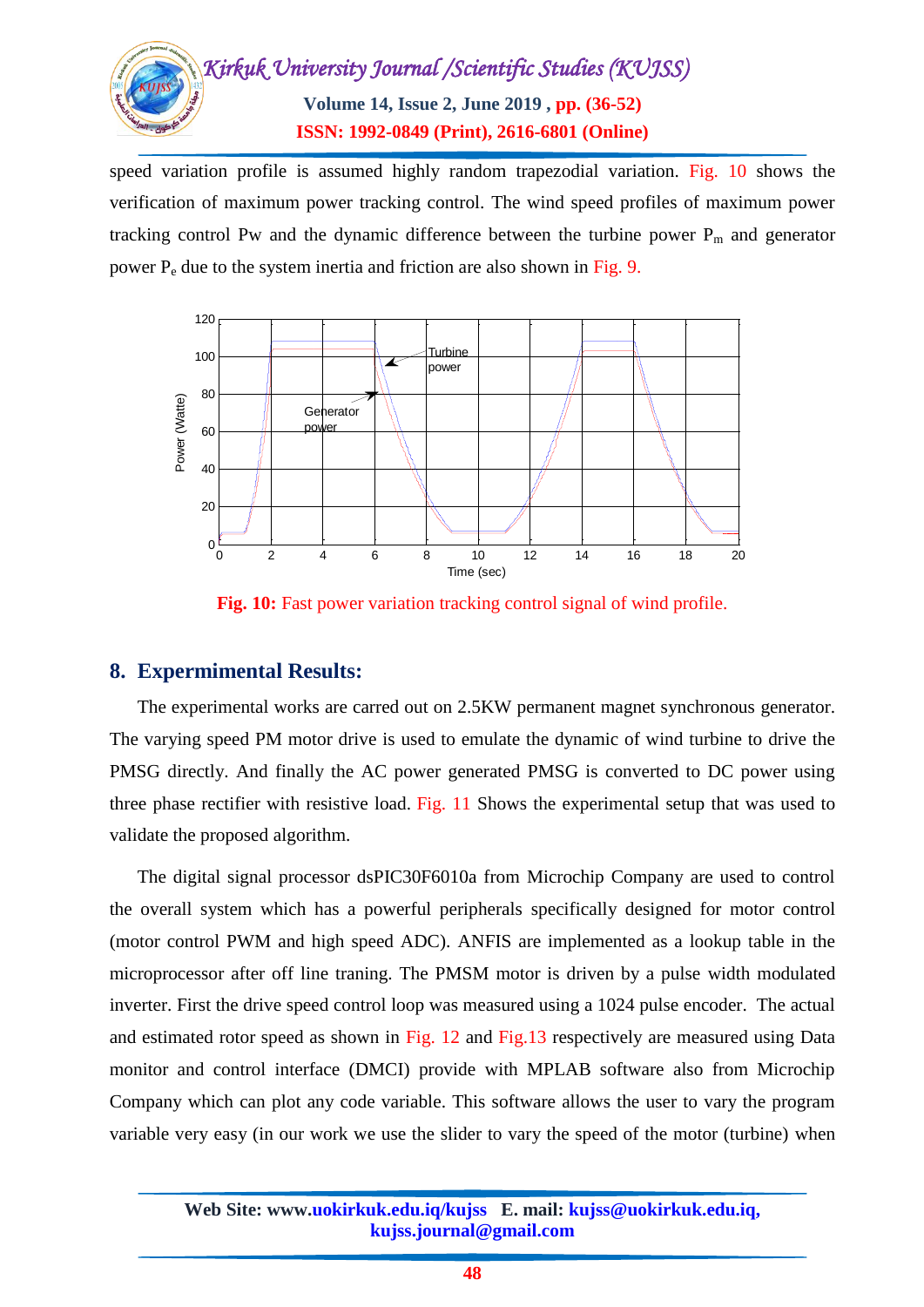

the motor run at low speed from standstill to (1000 RPM) which is with a good argument with actual results. Fig. 14 and Fig. 15 show the actual and estimated rotor angle.



**Fig. 11:** experimental setup.



**Fig. 12:** actual speed(X axis in (sec), Yaxis in(RPM).



**Web Site: www.uokirkuk.edu.iq/kujss E. mail: kujss@uokirkuk.edu.iq, kujss.journal@gmail.com**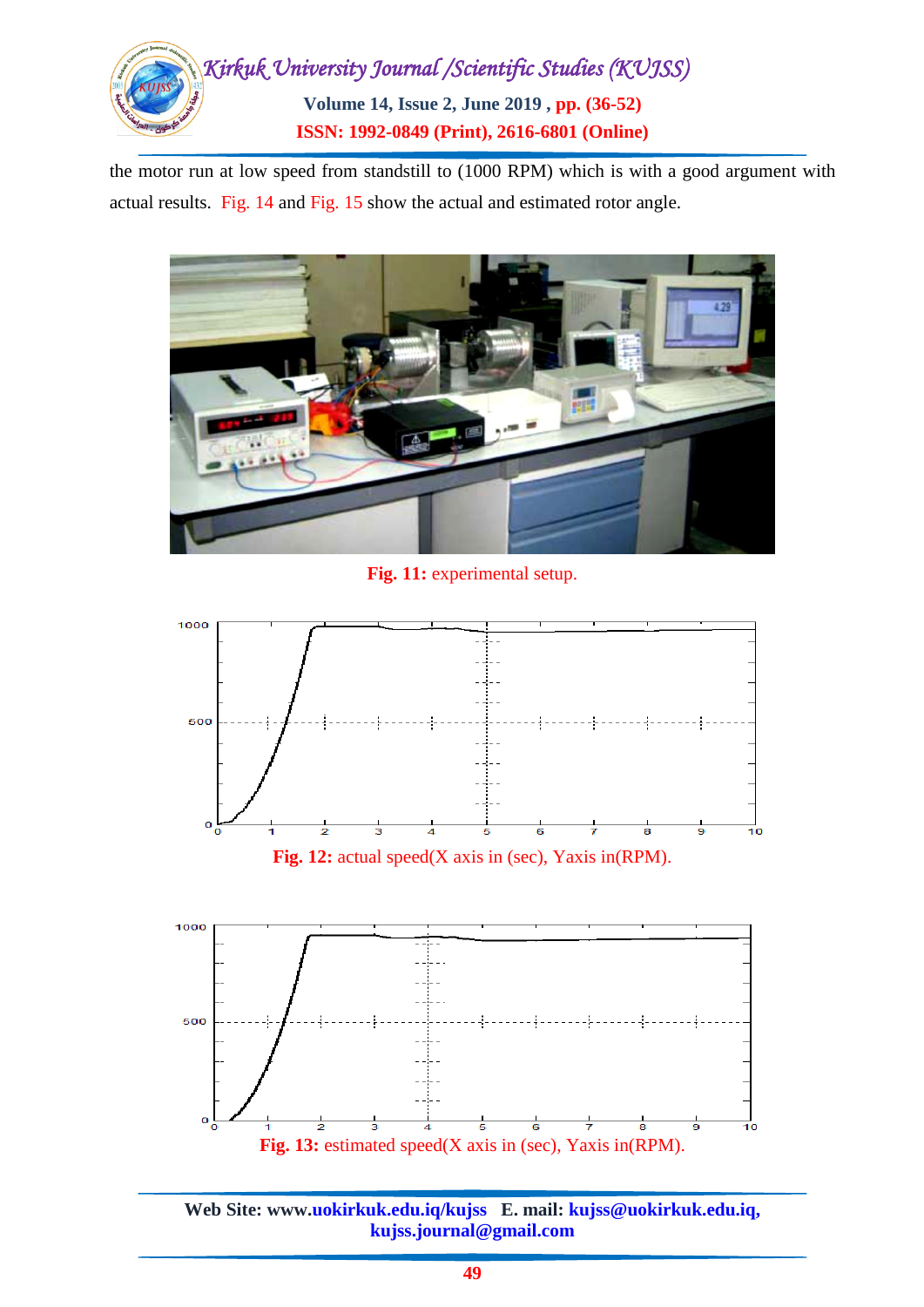

## **9. Conclusion:**

This paper presented the design of a new intelligent network estimator system for speed and rotor position estimation used in variable-speed wind energy systems. The artificial neural fuzzy network (ANFIS) is trained off line with input-output data set obtained from different operating condition of the generator. Two network has been trained off line used to estimate α and β circuit back-emf. The data input- output set is obtained from normal operation generator under wide wind speed range. Speed controller sets the generator torque command, which is achieved through PI controller.

The dynamic performance obtained from simulation and experimental results shows an accurate estimation of rotational speed not only in steady state but also for fast input variation.

#### **Appendix A**

The Permanent Magnet synchronous generator has the following parameters:

Rated power: 2.5KW; Max speed :1800RPM;  $R_s = 2.87\Omega$ ; Ld = Lq = 5.33mH;  $\lambda_m = 0.375$  wb; J  $= 0.005$  Kg.m<sup>2</sup>; D = 0.002 N.m.s, pole pairs=4.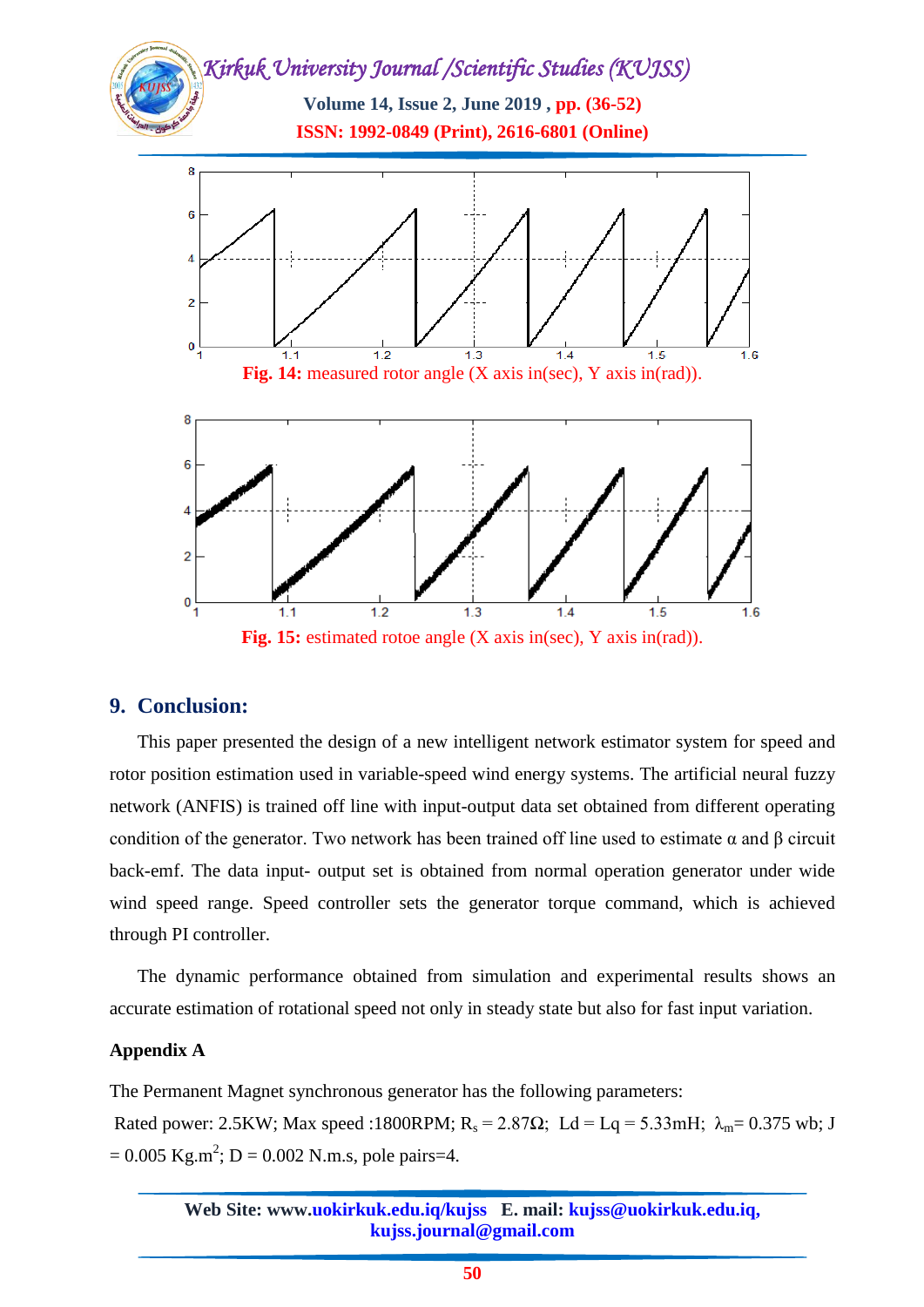

Wind Turbine Parameters (for simulation):

Base mechanical output power: 3KW; Base wind speed:12m/s; pich angle=0 (reasonable for low and medium wind speed ); Tip speed ratio=5.8;Air density factor( $\rho^*A$ )=0.7716

ABC to Alpha - beta Conversion matrix:

$$
\begin{bmatrix} \alpha \\ \beta \\ 0 \end{bmatrix} = \frac{2}{3} \begin{bmatrix} 1 & \frac{-1}{2} & \frac{-1}{2} \\ 0 & \frac{\sqrt{3}}{2} & -\frac{\sqrt{3}}{2} \\ \frac{1}{2} & \frac{1}{2} & \frac{1}{2} \end{bmatrix} \begin{bmatrix} \alpha \\ b \\ c \end{bmatrix}
$$

Alpha-beta to d q Conversion matrix:

$$
d = \alpha * cos(\theta) + \beta * sin(\theta)
$$

$$
q = -\alpha * sin(\theta) + \beta * cos(\theta)
$$

## **References**

- **[1]** R. S. Pena, R. J. Cardenas, G. M. Asher and J. C. Clare., **"***Vector controlled induction machines for stand-alone wind energy applications***"**, Proc IEEE Ind Appl Annu Meet, 15, 1409 (2000).
- **[2]** T. Senjyu, R. Sakamoto, N. Urasaki, T. Funabashi and H. Sekine. **"***Output power leveling of wind farm using pitch angle control with fuzzy neural networ***k"**, IEEE power engineering society general meeting, AIP Conf. Proc, 23, 1353 (2006).
- **[3]** S. M Muyeen, R. Takahashi, T. Murata and Tamura. **"***A Variable Speed Wind Turbine Control Strategy to Meet Wind Farm Grid Code Requirement***s"**, IEEE Transactions Power Systems, 25(1), 331 (2010).
- **[4]** P. P. Acarnley and J. F. Watson, **"***Review of position-sensorless operation of brushless permanent-magnet machines***"**, IEEE Transactions on Industrial Electronics, 53(2), 352 (2006).

**Web Site: www.uokirkuk.edu.iq/kujss E. mail: kujss@uokirkuk.edu.iq, kujss.journal@gmail.com**